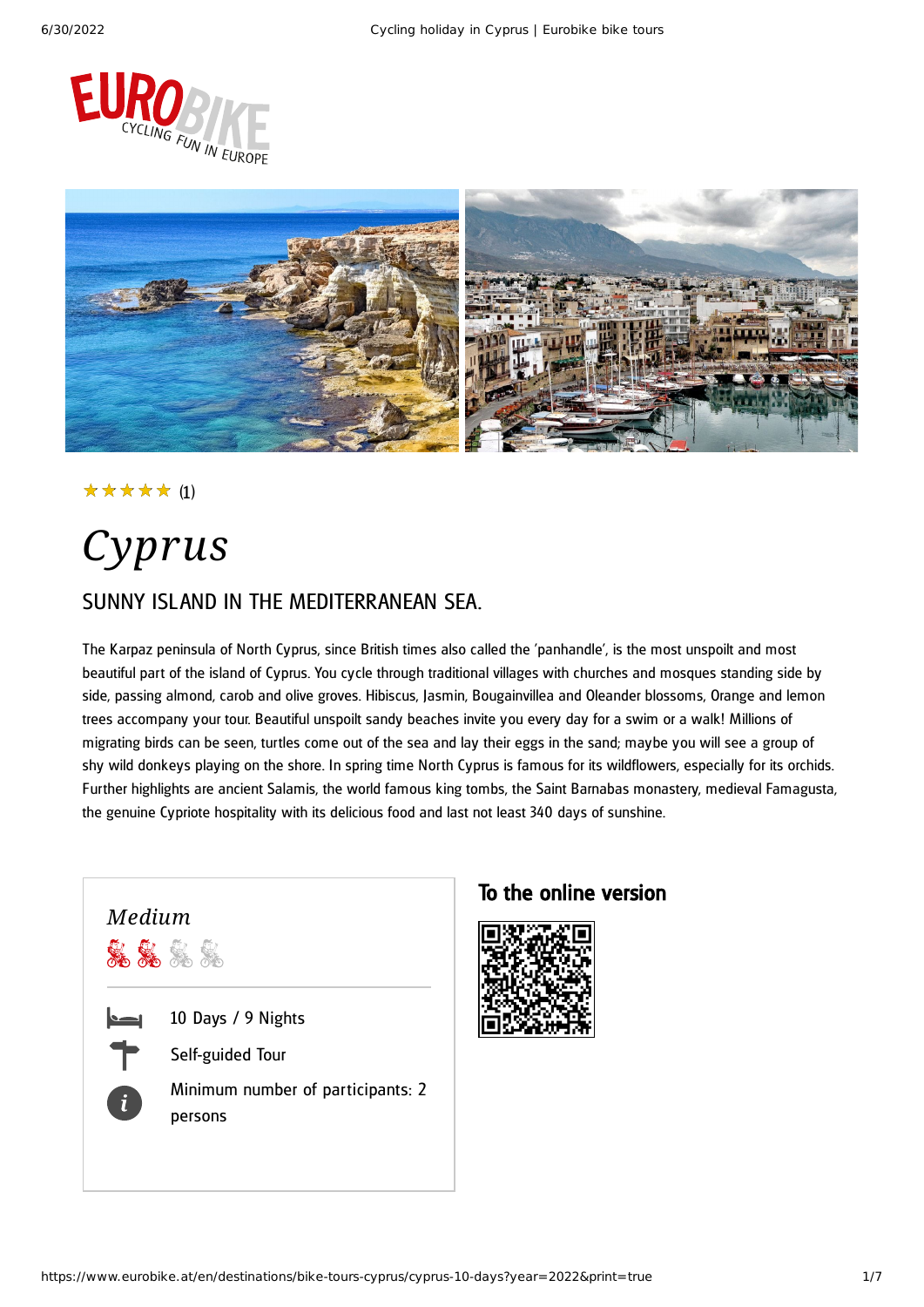# *Itinerary*

### *Arrival in Famagusta*



DAY 1

*[Famagusta](#page-1-0)* –  $Bogaz$  approx. 15 km

<span id="page-1-0"></span>On your first stage you will cycle to the world-famous royal tombs and to Saint Barnabas monastery. After that, you will discover the Roman town of Salamis. The combination of ruins, sand dunes and seascape is very scenic. In spring time the area is covered by the yellow blossoms of the acacia bushes the British planted in the old times. Then, you cycle to the church of Panagia in Iskele, where you can admire its beautiful Byzantine frescoes. Your day will end in Bogaz, which is well-known for its outstanding seafood restaurants.



*Bogaz* - *Agios [Thyrsos](#page-1-1)* approx. 55 km

<span id="page-1-1"></span>Today you will cycle across the Karpas peninsula. Olive, carob and fig trees edge the wayside. The traditional villages are adorned with bougainvilleas, hibiscus and jasmin. Shady coffee houses invite you for a rest. Your final destination, the hotel Nitovikla, is on the whole peninsula famous because of its great Cyprian kitchen.

DAY 4

Agios Thyrsos - [Dipkarpaz](#page-1-2) | approx. 10-30 km

<span id="page-1-2"></span>Today you will start cycling close to the sea, before reaching the most exposed village on the peninsula, Dipkarpaz. It includes many different guesthouses with small garden and fields. In this Arcadian area are many things to visit.



*Golden Beach und Kap [Andreas](#page-1-3)* approx. 50 km

<span id="page-1-3"></span>Today you will cycle along the southern coast. Your first destination is a long paradisiacal sandy beach - one of the few areas in the Mediterranean Sea, where the Caretta-Caretta and the Green Turtle can still lay their eggs. Wild donkeys also live in this area, which you might see on your way to Cap Andreas with its lonesome monastery.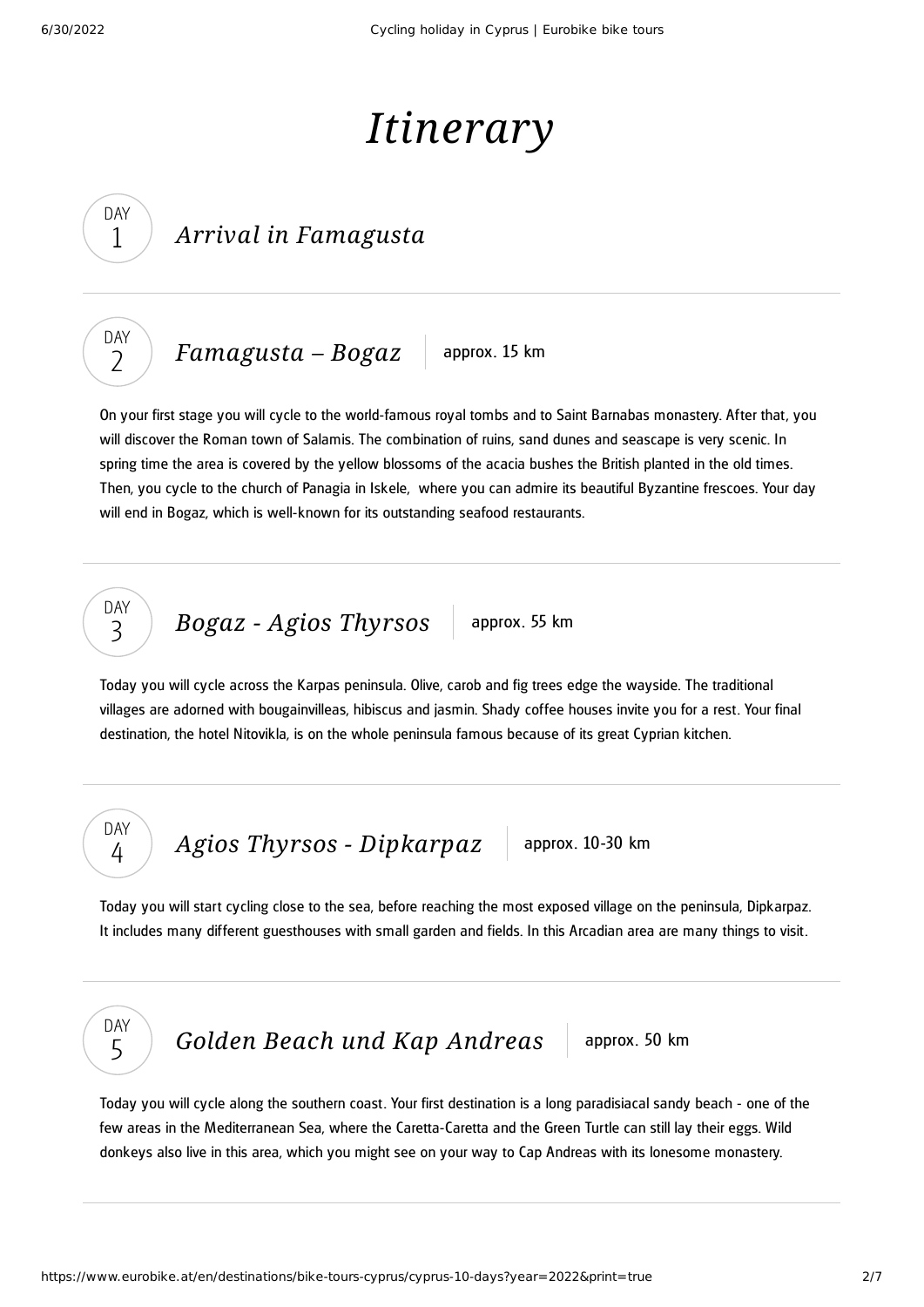

*Rest day or Turtle [Beach](#page-2-0)* approx. 45 km

<span id="page-2-0"></span>Probably you will cycle again to the 'Turtle Beach' and spend a day on the beach.

<span id="page-2-1"></span>



<span id="page-2-2"></span>Today you cycle across the Kyrenia mountains on the north coast. It goes uphill (+400m), but it is worth for the amazing few over the coast. Your lonely located bungalows is directly at the beach (+350m).



<span id="page-2-3"></span>The route today is along the Girne/Kyrena north coast, which is one of the most beautiful harbour cities of the middle sea. How would it be with a short detour to the BellapaisS. It is one of the most wonderful gothic buildings in Levante. You stay overnight in the hotel near the harbour.

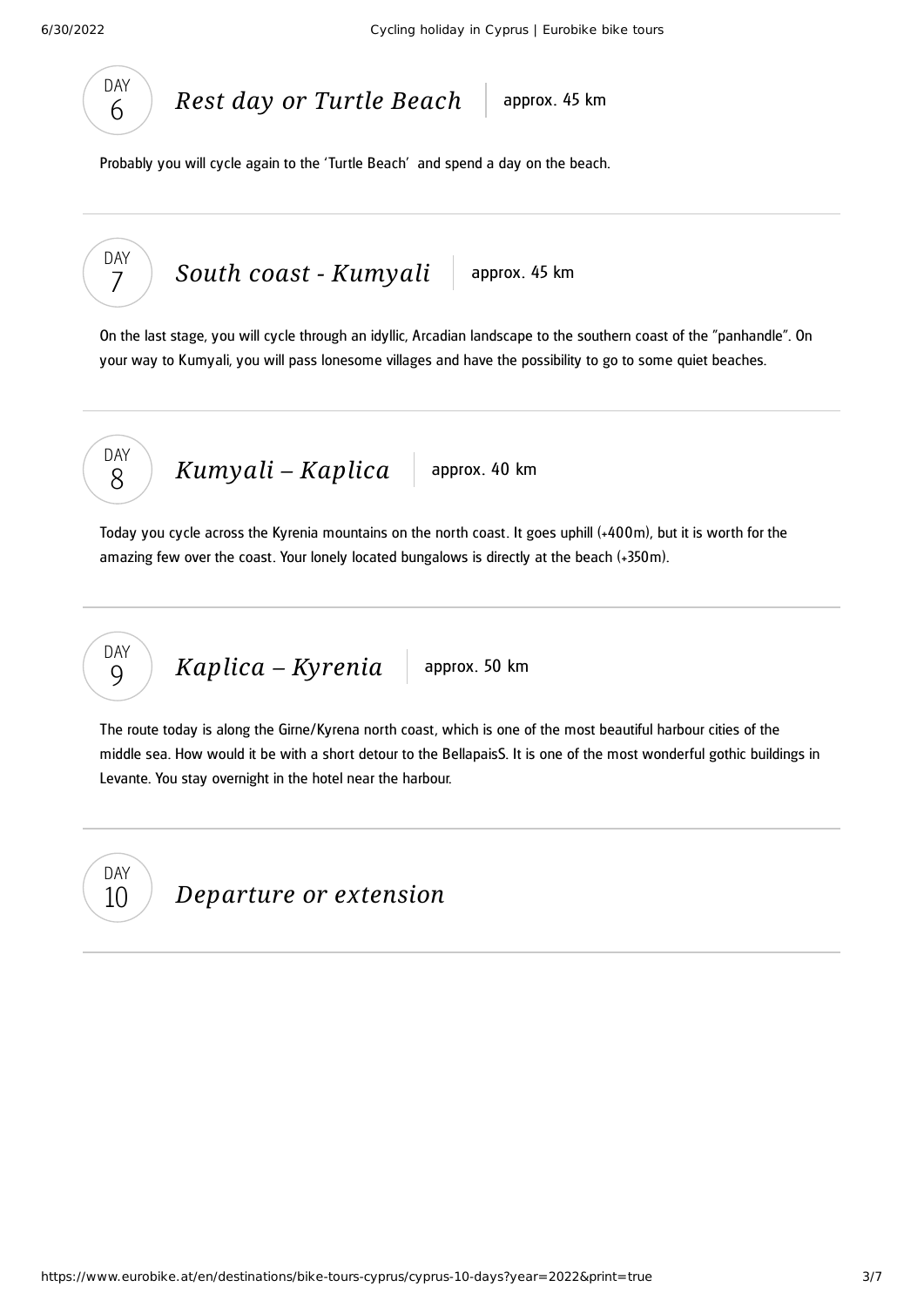# *Tour character*

You cycle mainly on quite, flat roads roads, sometimes smaller hills, but you will be compensated with wonderful sea views.

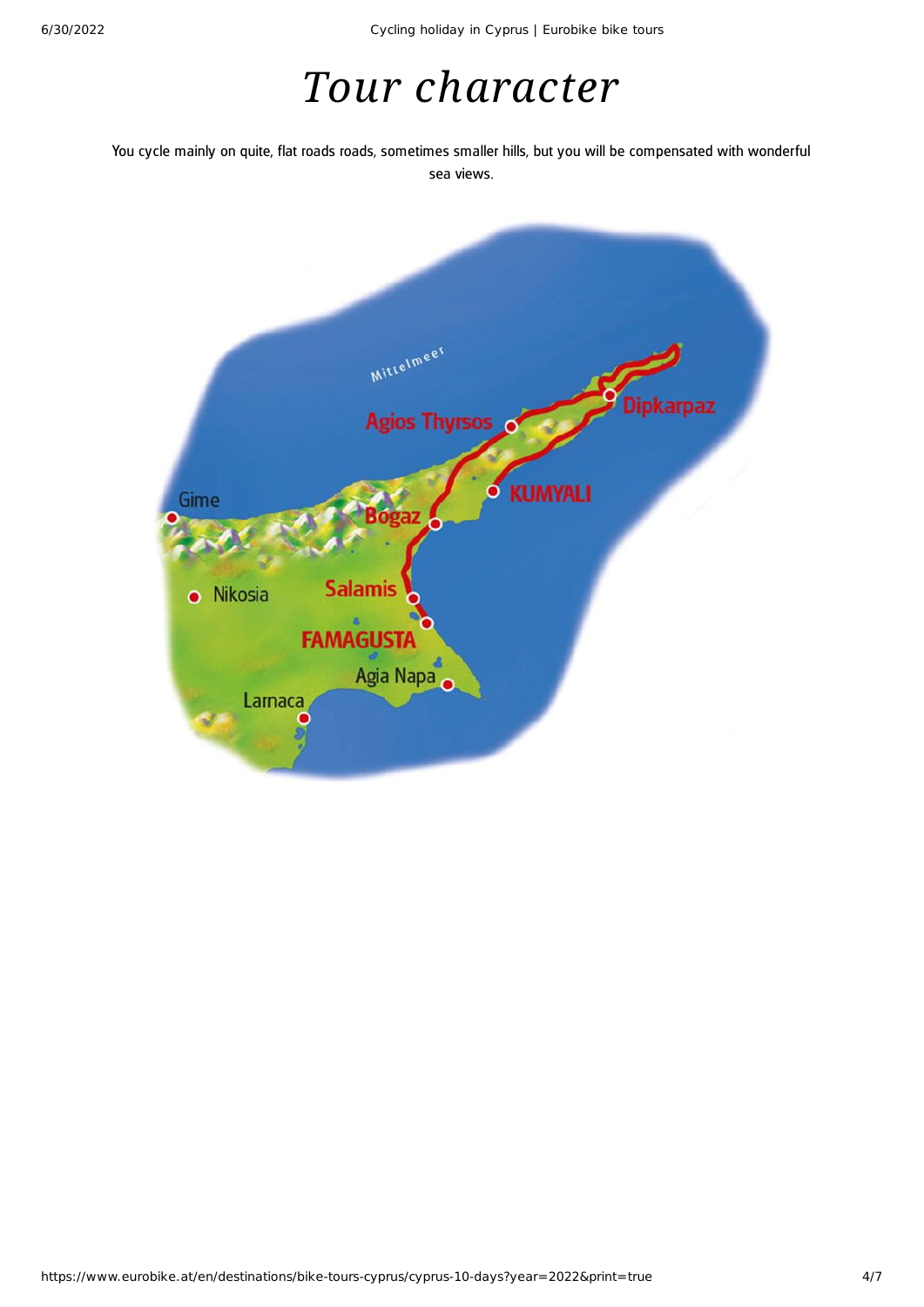## *Prices and events*

### *Place of arrival: Famagusta*

Season 2022 1 01.11.2021 - 30.06.2022 | 01.09.2022 - 31.12.2022 | da ily

| Cyprus, 10 days, ZY-ZYRSK-10X |        |
|-------------------------------|--------|
| Base price                    | 745.00 |
| Surcharge single room         | 225.00 |

Category: 3\*\*\*-hotels and chosen guest houses (Dikarpaz)

# *Additional nights*

### *Place of arrival: Famagusta*

|                       | <b>Season 2022 1</b><br>Nov 1, 2021 - Jun 30, 2022   Sep 1, 2022 - Dec 31, 2022  <br>daily |
|-----------------------|--------------------------------------------------------------------------------------------|
| Famagusta             |                                                                                            |
| Double room p. P.     | 35.00                                                                                      |
| Surcharge single room | 10.00                                                                                      |
| <b>Kyrenia</b>        |                                                                                            |
| Double room p. P.     | 45.00                                                                                      |
| Surcharge single room | 25.00                                                                                      |

# <span id="page-4-0"></span>*Our [rental](#page-4-0) bikes*

*Filter*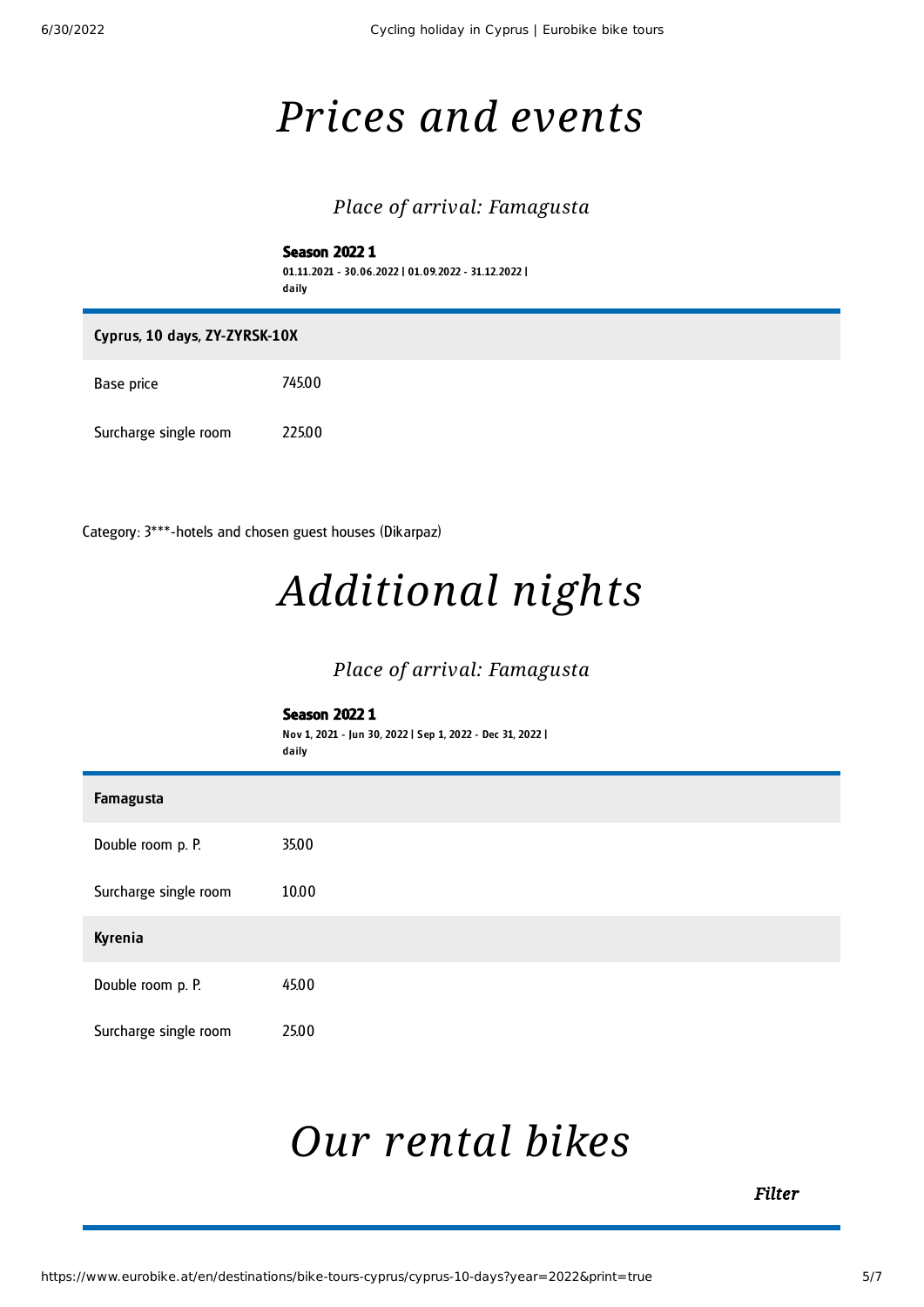#### 24-gear unisex

#### 24-gear gents

Prices per person in EUR

# *Services and infos*

#### Services

#### Included:

- Accommodation as already mentioned
- Breakfast
- Luggage transfer
- Detailed travel documents (German, English)
- Service hotline

#### Optional extras:

- Taxi transfer (price per taxi) to be paid for at the  $\bullet$ time, reservation necessary
- Larnaca Famagusta EUR 70  $\bullet$
- Ercan Famagusta EUR 40  $\bullet$
- Agios Thyrsos Larnaca EUR 75  $\bullet$
- Agios Thyrsos Ercan EUR 75  $\bullet$
- Kyrenia/Girne Ercan EUR 60  $\bullet$
- Kyrenia/Girne Larnaca EUR 75

### Infos

#### Arrival / Parking / Departure

Larnaca (Greece) or Ercan (Turkey) airport  $\bullet$ 

#### Things to note:

- Tourist tax, if due, is not included in the price!  $\bullet$
- Further important information according to the  $\bullet$ package travel law can be found [here](https://www.eurobike.at/en/travel-information/before-the-tour/pci)!

85.00